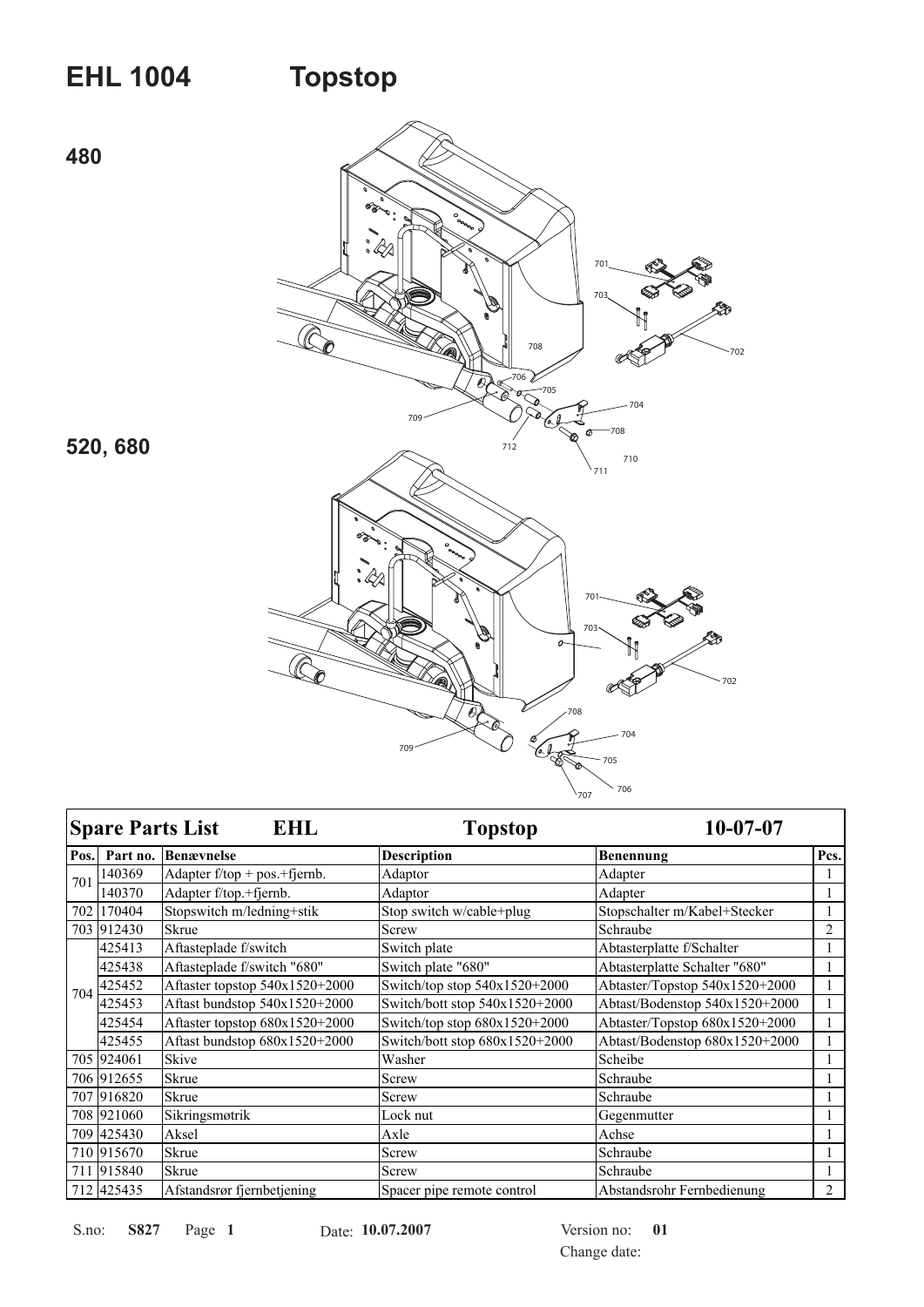**EHL 1004 Level control**